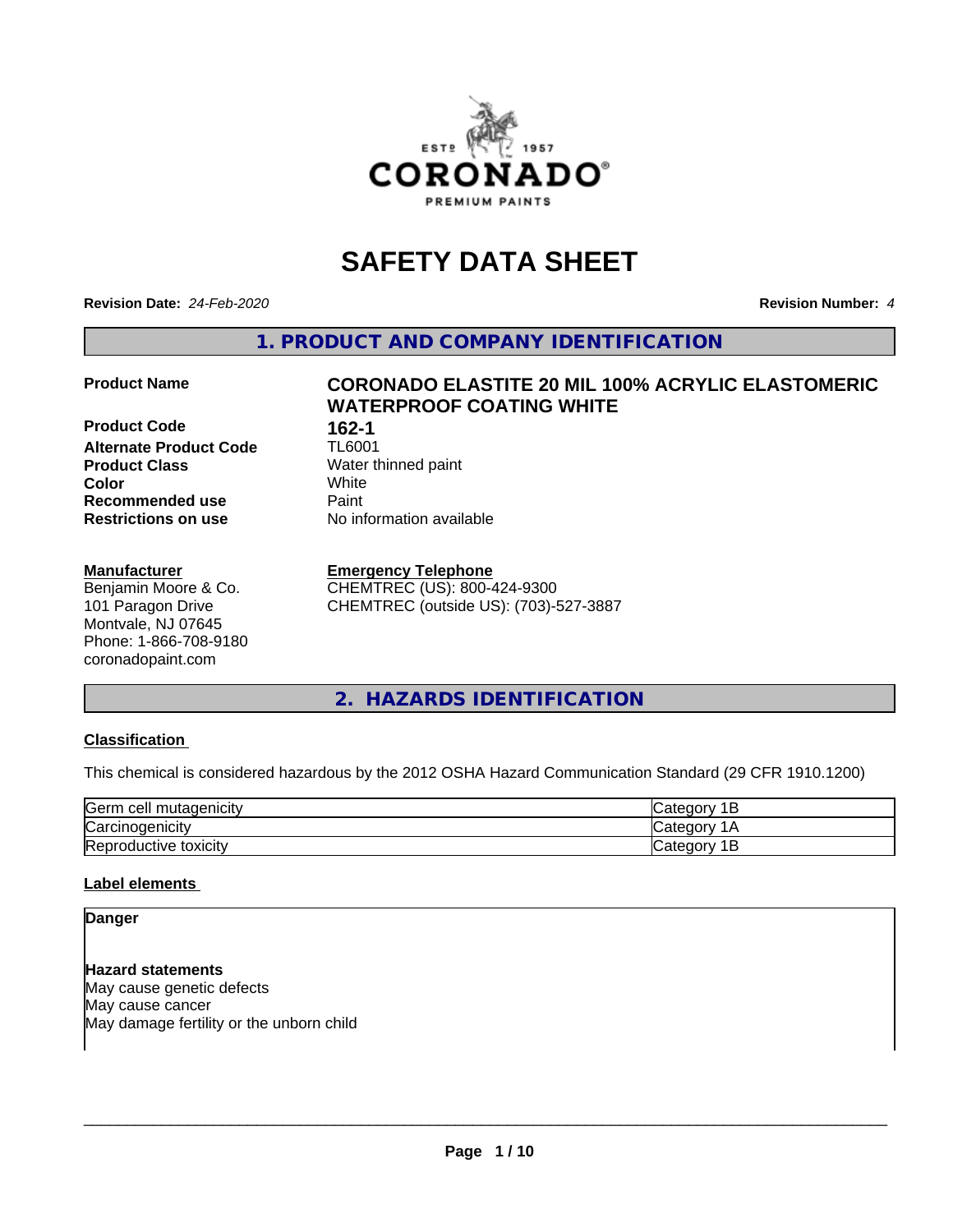

**Appearance** liquid **Odor in the original of the original of the original of the original of the original of the original of the original of the original of the original of the original of the original of the original of t** 

## **Precautionary Statements - Prevention**

Obtain special instructions before use Do not handle until all safety precautions have been read and understood Use personal protective equipment as required

## **Precautionary Statements - Response**

IF exposed or concerned: Get medical advice/attention

## **Precautionary Statements - Storage**

Store locked up

#### **Precautionary Statements - Disposal**

Dispose of contents/container to an approved waste disposal plant

#### **Hazards not otherwise classified (HNOC)**

Not applicable

#### **Other information**

No information available

## **3. COMPOSITION INFORMATION ON COMPONENTS**

| <b>Chemical name</b>                         | CAS No.       | Weight-%    |
|----------------------------------------------|---------------|-------------|
| Limestone                                    | 1317-65-3     | $30 - 35$   |
| Titanium dioxide                             | 13463-67-7    | $5 - 10$    |
| Zinc oxide                                   | 1314-13-2     | $-5$        |
| Silica, mica                                 | 12001-26-2    | $-5$        |
| Propylene glycol                             | $57 - 55 - 6$ | - 5         |
| Silica, crystalline                          | 14808-60-7    | $0.1 - 0.5$ |
| Carbamic acid, 1H-benzimidazol-2-yl-, methyl | 10605-21-7    | $0.1 - 0.5$ |
| ester                                        |               |             |

## **4. FIRST AID MEASURES**

| <b>General Advice</b> | If symptoms persist, call a physician. Show this safety data sheet to the doctor in<br>attendance. |
|-----------------------|----------------------------------------------------------------------------------------------------|
| <b>Eye Contact</b>    | Rinse thoroughly with plenty of water for at least 15 minutes and consult a<br>physician.          |
| <b>Skin Contact</b>   | Wash off immediately with soap and plenty of water while removing all                              |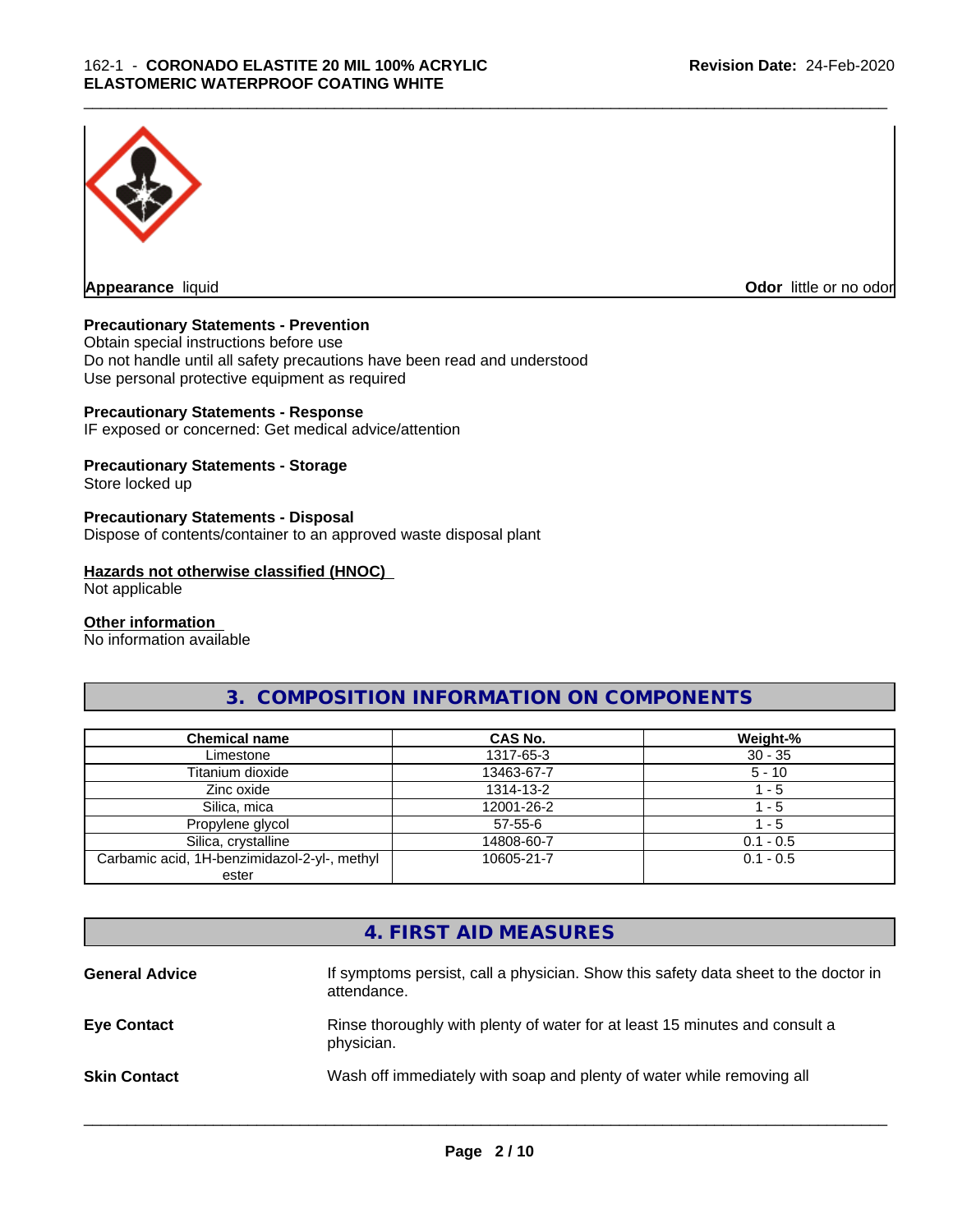|                                                                         |                                                               | contaminated clothes and shoes.                           |                                                    |                                                                                                                 |
|-------------------------------------------------------------------------|---------------------------------------------------------------|-----------------------------------------------------------|----------------------------------------------------|-----------------------------------------------------------------------------------------------------------------|
| <b>Inhalation</b>                                                       |                                                               | Move to fresh air. If symptoms persist, call a physician. |                                                    |                                                                                                                 |
| Ingestion                                                               |                                                               | if necessary.                                             |                                                    | Clean mouth with water and afterwards drink plenty of water. Consult a physician                                |
| <b>Most Important</b>                                                   | <b>Symptoms/Effects</b>                                       | None known.                                               |                                                    |                                                                                                                 |
|                                                                         | <b>Notes To Physician</b>                                     | Treat symptomatically.                                    |                                                    |                                                                                                                 |
|                                                                         |                                                               |                                                           | 5. FIRE-FIGHTING MEASURES                          |                                                                                                                 |
|                                                                         | <b>Suitable Extinguishing Media</b>                           |                                                           |                                                    | Use extinguishing measures that are appropriate to local<br>circumstances and the surrounding environment.      |
|                                                                         |                                                               | Protective equipment and precautions for firefighters     | and full protective gear.                          | As in any fire, wear self-contained breathing apparatus<br>pressure-demand, MSHA/NIOSH (approved or equivalent) |
|                                                                         | <b>Specific Hazards Arising From The Chemical</b>             |                                                           | extreme heat.                                      | Closed containers may rupture if exposed to fire or                                                             |
|                                                                         | <b>Sensitivity to mechanical impact</b>                       |                                                           | <b>No</b>                                          |                                                                                                                 |
|                                                                         | Sensitivity to static discharge                               |                                                           | No                                                 |                                                                                                                 |
| <b>Flash Point Data</b><br><b>Method</b>                                | Flash point (°F)<br>Flash Point (°C)                          |                                                           | Not applicable<br>Not applicable<br>Not applicable |                                                                                                                 |
|                                                                         | <b>Flammability Limits In Air</b>                             |                                                           |                                                    |                                                                                                                 |
|                                                                         | Lower flammability limit:<br><b>Upper flammability limit:</b> |                                                           | Not applicable<br>Not applicable                   |                                                                                                                 |
| <b>NFPA</b>                                                             | Health: 2                                                     | Flammability: 0                                           | Instability: 0                                     | <b>Special: Not Applicable</b>                                                                                  |
| <b>NFPA Legend</b><br>0 - Not Hazardous<br>1 - Slightly<br>2 - Moderate |                                                               |                                                           |                                                    |                                                                                                                 |

\_\_\_\_\_\_\_\_\_\_\_\_\_\_\_\_\_\_\_\_\_\_\_\_\_\_\_\_\_\_\_\_\_\_\_\_\_\_\_\_\_\_\_\_\_\_\_\_\_\_\_\_\_\_\_\_\_\_\_\_\_\_\_\_\_\_\_\_\_\_\_\_\_\_\_\_\_\_\_\_\_\_\_\_\_\_\_\_\_\_\_\_\_

- 
- 3 High
- 4 Severe

*The ratings assigned are only suggested ratings, the contractor/employer has ultimate responsibilities for NFPA ratings where this system is used.*

*Additional information regarding the NFPA rating system is available from the National Fire Protection Agency (NFPA) at www.nfpa.org.*

## **6. ACCIDENTAL RELEASE MEASURES**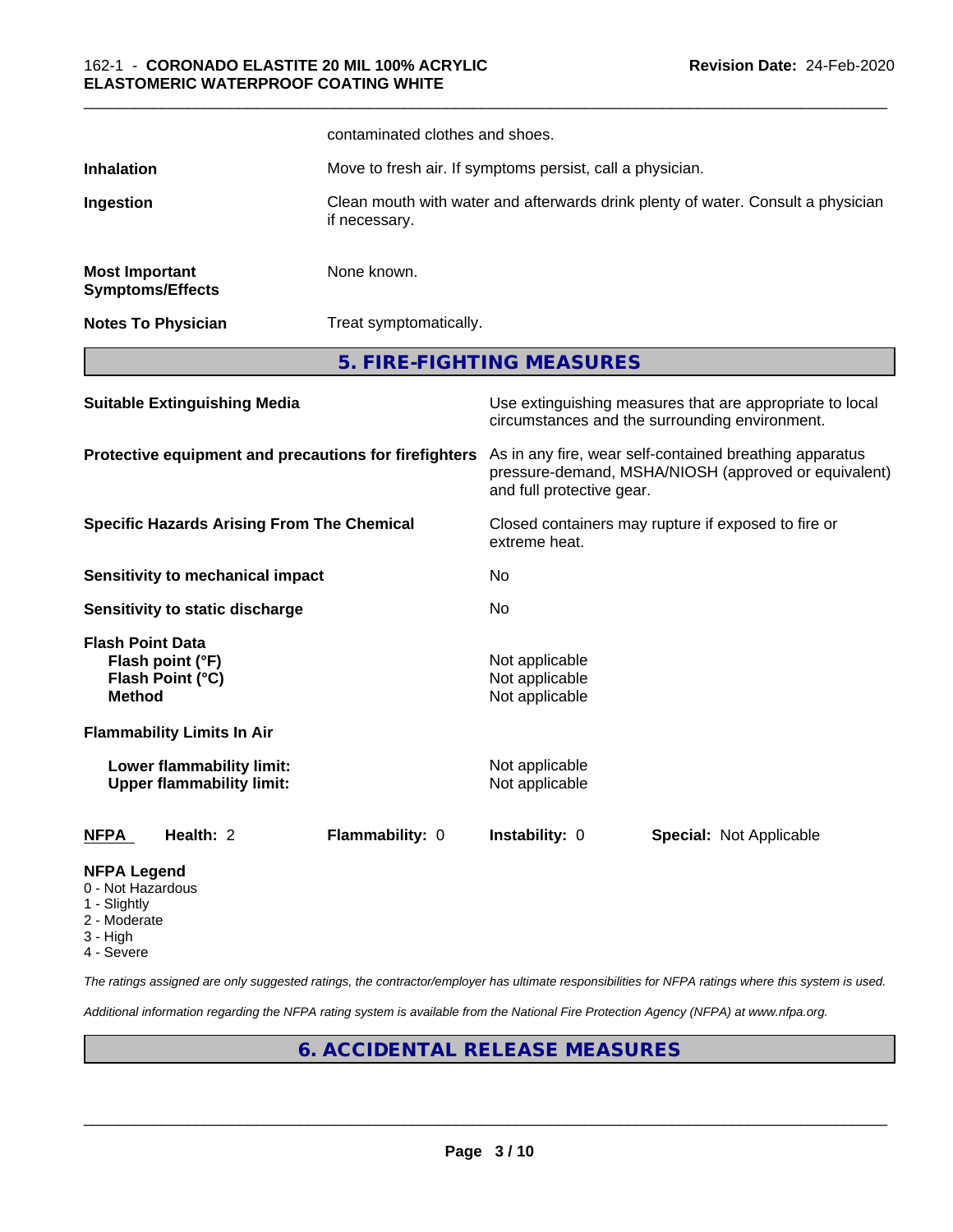| <b>Personal Precautions</b>      | Avoid contact with skin, eyes and clothing. Ensure adequate ventilation.                                                                                                         |
|----------------------------------|----------------------------------------------------------------------------------------------------------------------------------------------------------------------------------|
| <b>Other Information</b>         | Prevent further leakage or spillage if safe to do so.                                                                                                                            |
| <b>Environmental precautions</b> | See Section 12 for additional Ecological Information.                                                                                                                            |
| <b>Methods for Cleaning Up</b>   | Soak up with inert absorbent material. Sweep up and shovel into suitable<br>containers for disposal.                                                                             |
|                                  | 7. HANDLING AND STORAGE                                                                                                                                                          |
| <b>Handling</b>                  | Avoid contact with skin, eyes and clothing. Avoid breathing vapors, spray mists or<br>sanding dust. In case of insufficient ventilation, wear suitable respiratory<br>equipment. |
| <b>Storage</b>                   | Keep container tightly closed. Keep out of the reach of children.                                                                                                                |
| <b>Incompatible Materials</b>    | No information available                                                                                                                                                         |

**8. EXPOSURE CONTROLS/PERSONAL PROTECTION**

## **Exposure Limits**

| <b>Chemical name</b><br><b>ACGIH TLV</b> |                                                   | <b>OSHA PEL</b>                                   |
|------------------------------------------|---------------------------------------------------|---------------------------------------------------|
| Limestone                                | N/E                                               | 15 mg/m <sup>3</sup> - TWA                        |
|                                          |                                                   | $5 \text{ mg/m}^3$ - TWA                          |
| Titanium dioxide                         | TWA: $10 \text{ mg/m}^3$                          | 15 mg/m <sup>3</sup> - TWA                        |
| Zinc oxide                               | STEL: 10 mg/m <sup>3</sup> respirable particulate | $5 \text{ mg/m}^3$ - TWA                          |
|                                          | matter                                            | 15 mg/m <sup>3</sup> - TWA                        |
|                                          | TWA: $2 \text{ mg/m}^3$ respirable particulate    |                                                   |
|                                          | matter                                            |                                                   |
| Silica, mica                             | TWA: $3 \text{ mg/m}^3$ respirable particulate    | 20 mppcf - TWA                                    |
|                                          | matter                                            |                                                   |
| Silica, crystalline                      | TWA: 0.025 mg/m <sup>3</sup> respirable           | 50 µg/m <sup>3</sup> - TWA Respirable crystalline |
|                                          | particulate matter                                | silica 50 $\mu$ g/m <sup>3</sup> - TWA            |
|                                          |                                                   |                                                   |

## **Legend**

ACGIH - American Conference of Governmental Industrial Hygienists Exposure Limits OSHA - Occupational Safety & Health Administration Exposure Limits N/E - Not Established

**Engineering Measures** Ensure adequate ventilation, especially in confined areas.

## **Personal Protective Equipment**

| <b>Eye/Face Protection</b>    | Safety glasses with side-shields.                                                                                                                                                                                                                                                                                                                                   |
|-------------------------------|---------------------------------------------------------------------------------------------------------------------------------------------------------------------------------------------------------------------------------------------------------------------------------------------------------------------------------------------------------------------|
| <b>Skin Protection</b>        | Protective gloves and impervious clothing.                                                                                                                                                                                                                                                                                                                          |
| <b>Respiratory Protection</b> | Use only with adequate ventilation. In operations where exposure limits are<br>exceeded, use a NIOSH approved respirator that has been selected by a<br>technically qualified person for the specific work conditions. When spraying the<br>product or applying in confined areas, wear a NIOSH approved respirator<br>specified for paint spray or organic vapors. |
| <b>Hygiene Measures</b>       | Avoid contact with skin, eyes and clothing. Remove and wash contaminated                                                                                                                                                                                                                                                                                            |
|                               |                                                                                                                                                                                                                                                                                                                                                                     |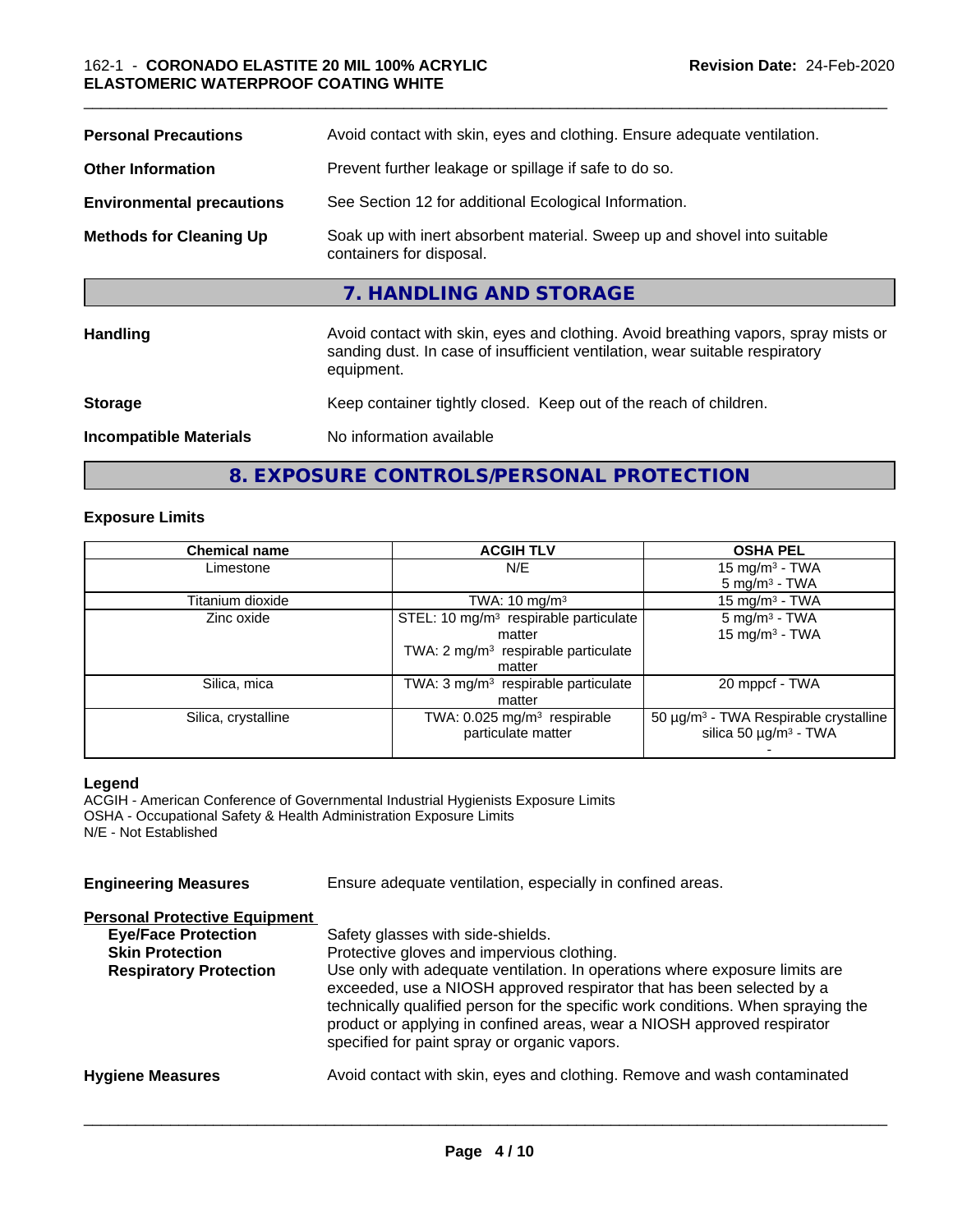clothing before re-use. Wash thoroughly after handling.

\_\_\_\_\_\_\_\_\_\_\_\_\_\_\_\_\_\_\_\_\_\_\_\_\_\_\_\_\_\_\_\_\_\_\_\_\_\_\_\_\_\_\_\_\_\_\_\_\_\_\_\_\_\_\_\_\_\_\_\_\_\_\_\_\_\_\_\_\_\_\_\_\_\_\_\_\_\_\_\_\_\_\_\_\_\_\_\_\_\_\_\_\_

## **9. PHYSICAL AND CHEMICAL PROPERTIES**

**Appearance** liquid **Odor** little or no odor **Odor Threshold** No information available **Density (Ibs/gal)** 11.95 - 12.05<br> **Specific Gravity** 1.43 - 1.45 **Specific Gravity pH pH**  $\blacksquare$ **Viscosity (cps)** No information available **Solubility(ies)** No information available **Water solubility**<br> **Evaporation Rate**<br> **Evaporation Rate**<br> **Evaporation Rate Vapor pressure** No information available **Vapor density**<br> **We Solid Wit.** % Solids<br>
We will be a set of the Solid Solid Solid Solid Solid Solid Solid Solid Solid Solid Solid Solid Solid Solid Solid Solid Solid Solid Solid Solid Solid Solid Solid Solid Solid Solid Wt. % Solids **Vol. % Solids** 50 - 60 **Wt. % Volatiles** 25 - 35 **Vol. % Volatiles VOC Regulatory Limit (g/L)** <50 **Boiling Point (°F)** 212 **Boiling Point (°C)** 100 **Freezing point (°F)** 32 **Freezing Point (°C) Flash point (°F)**<br> **Flash Point (°C)**<br> **Flash Point (°C)**<br> **Compare Server All Alta Annual Mothematic Not applicable Flash Point (°C) Method** Not applicable **Flammability (solid, gas)** Not applicable **Upper flammability limit:**<br> **Lower flammability limit:** Not applicable Not applicable **Lower flammability limit: Autoignition Temperature (°F)** No information available **Autoignition Temperature (°C)**<br> **Decomposition Temperature (°F)** No information available **Decomposition Temperature (°F) Decomposition Temperature (°C)** No information available **Partition coefficient Community Contract Contract Contract Contract Contract Contract Contract Contract Contract Contract Contract Contract Contract Contract Contract Contract Contract Contract Contract Contract Contr** 

**Evaporation Rate** No information available

## **10. STABILITY AND REACTIVITY**

| <b>Reactivity</b>                       | Not Applicable                           |
|-----------------------------------------|------------------------------------------|
| <b>Chemical Stability</b>               | Stable under normal conditions.          |
| <b>Conditions to avoid</b>              | Prevent from freezing.                   |
| <b>Incompatible Materials</b>           | No materials to be especially mentioned. |
| <b>Hazardous Decomposition Products</b> | None under normal use.                   |
| Possibility of hazardous reactions      | None under normal conditions of use.     |

## **11. TOXICOLOGICAL INFORMATION**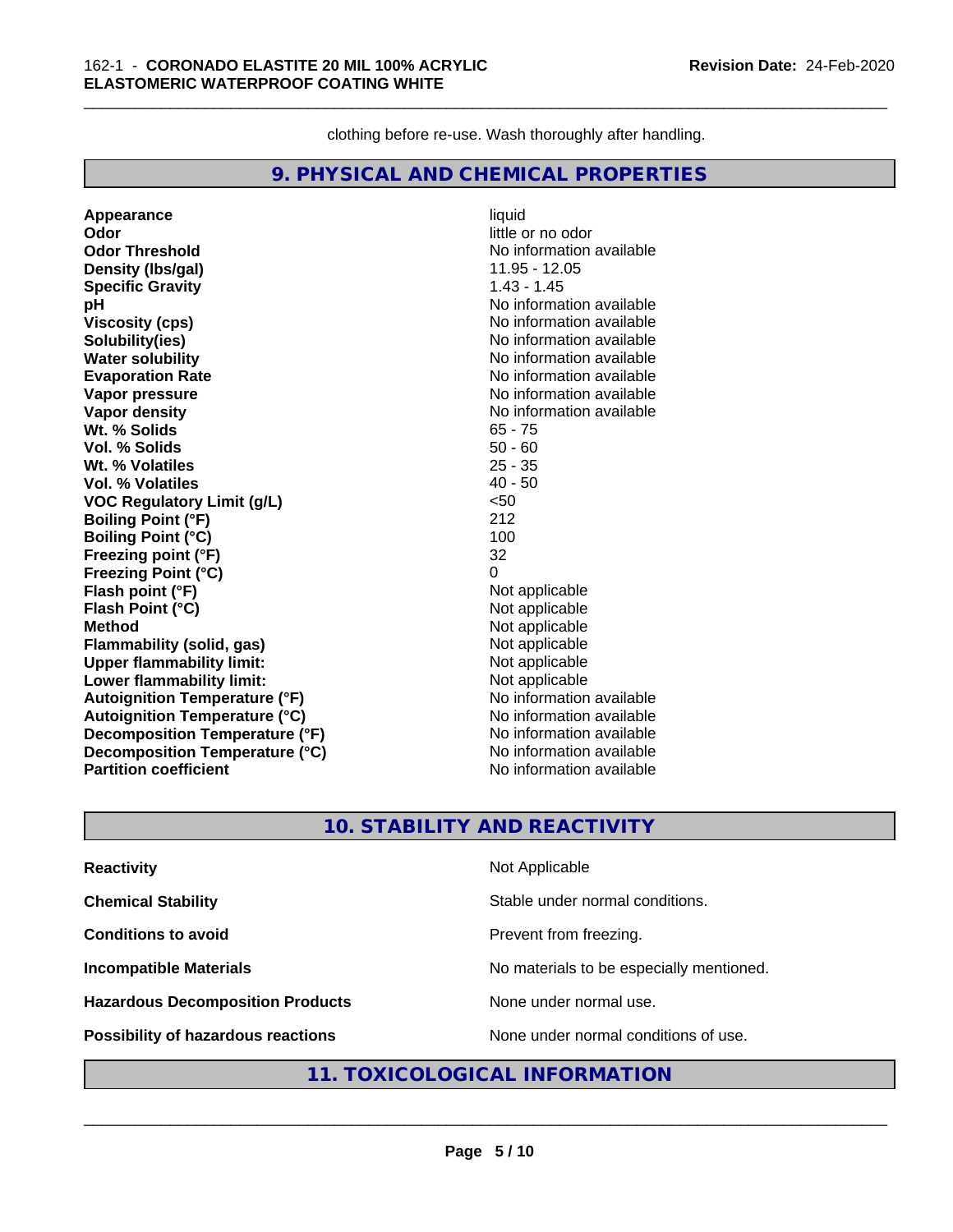| <b>Product Information</b>                                                                                                                                                                                                                                                                                                                                                     |                                                                                                                                                                                                                                                                                                                                                                                                                                                                                                                                                                                                                                                               |
|--------------------------------------------------------------------------------------------------------------------------------------------------------------------------------------------------------------------------------------------------------------------------------------------------------------------------------------------------------------------------------|---------------------------------------------------------------------------------------------------------------------------------------------------------------------------------------------------------------------------------------------------------------------------------------------------------------------------------------------------------------------------------------------------------------------------------------------------------------------------------------------------------------------------------------------------------------------------------------------------------------------------------------------------------------|
| Information on likely routes of exposure                                                                                                                                                                                                                                                                                                                                       |                                                                                                                                                                                                                                                                                                                                                                                                                                                                                                                                                                                                                                                               |
| <b>Principal Routes of Exposure</b>                                                                                                                                                                                                                                                                                                                                            | Eye contact, skin contact and inhalation.                                                                                                                                                                                                                                                                                                                                                                                                                                                                                                                                                                                                                     |
| <b>Acute Toxicity</b>                                                                                                                                                                                                                                                                                                                                                          |                                                                                                                                                                                                                                                                                                                                                                                                                                                                                                                                                                                                                                                               |
| <b>Product Information</b>                                                                                                                                                                                                                                                                                                                                                     | No information available                                                                                                                                                                                                                                                                                                                                                                                                                                                                                                                                                                                                                                      |
|                                                                                                                                                                                                                                                                                                                                                                                | Symptoms related to the physical, chemical and toxicological characteristics                                                                                                                                                                                                                                                                                                                                                                                                                                                                                                                                                                                  |
| <b>Symptoms</b>                                                                                                                                                                                                                                                                                                                                                                | No information available                                                                                                                                                                                                                                                                                                                                                                                                                                                                                                                                                                                                                                      |
|                                                                                                                                                                                                                                                                                                                                                                                | Delayed and immediate effects as well as chronic effects from short and long-term exposure                                                                                                                                                                                                                                                                                                                                                                                                                                                                                                                                                                    |
| Eye contact<br><b>Skin contact</b><br><b>Inhalation</b><br>Ingestion<br><b>Sensitization</b><br><b>Neurological Effects</b><br><b>Mutagenic Effects</b><br><b>Reproductive Effects</b><br><b>Developmental Effects</b><br><b>Target organ effects</b><br><b>STOT - single exposure</b><br><b>STOT - repeated exposure</b><br>Other adverse effects<br><b>Aspiration Hazard</b> | May cause slight irritation.<br>Substance may cause slight skin irritation. Prolonged or repeated contact may dry<br>skin and cause irritation.<br>May cause irritation of respiratory tract.<br>Ingestion may cause gastrointestinal irritation, nausea, vomiting and diarrhea.<br>No information available<br>No information available.<br>Suspected of causing genetic defects.<br>May damage fertility or the unborn child.<br>No information available.<br>No information available.<br>No information available.<br>Causes damage to organs through prolonged or repeated exposure if inhaled.<br>No information available.<br>No information available |

## **Numerical measures of toxicity**

## **The following values are calculated based on chapter 3.1 of the GHS document**

| ATEmix (oral)          | 78433 mg/kg   |
|------------------------|---------------|
| <b>ATEmix (dermal)</b> | 1168875 mg/kg |

## **Component Information**

| Chemical name                                                       | Oral LD50                                    | Dermal LD50                                                                          | Inhalation LC50 |
|---------------------------------------------------------------------|----------------------------------------------|--------------------------------------------------------------------------------------|-----------------|
| Titanium dioxide<br>13463-67-7                                      | $> 10000$ mg/kg (Rat)                        |                                                                                      |                 |
| Zinc oxide<br>1314-13-2                                             | $>$ 5000 mg/kg (Rat)                         |                                                                                      |                 |
| Propylene glycol<br>57-55-6                                         | $= 20$ g/kg (Rat)                            | $= 20800$ mg/kg (Rabbit)                                                             |                 |
| Carbamic acid.<br>1H-benzimidazol-2-yl-, methyl ester<br>10605-21-7 | $>$ 5050 mg/kg (Rat)<br>$= 6400$ mg/kg (Rat) | $> 10000$ mg/kg (Rabbit) = 2 g/kg<br>$\text{Rat}$ ) = 8500 mg/kg ( $\text{Rabbit}$ ) |                 |

## **Chronic Toxicity**

## **Carcinogenicity**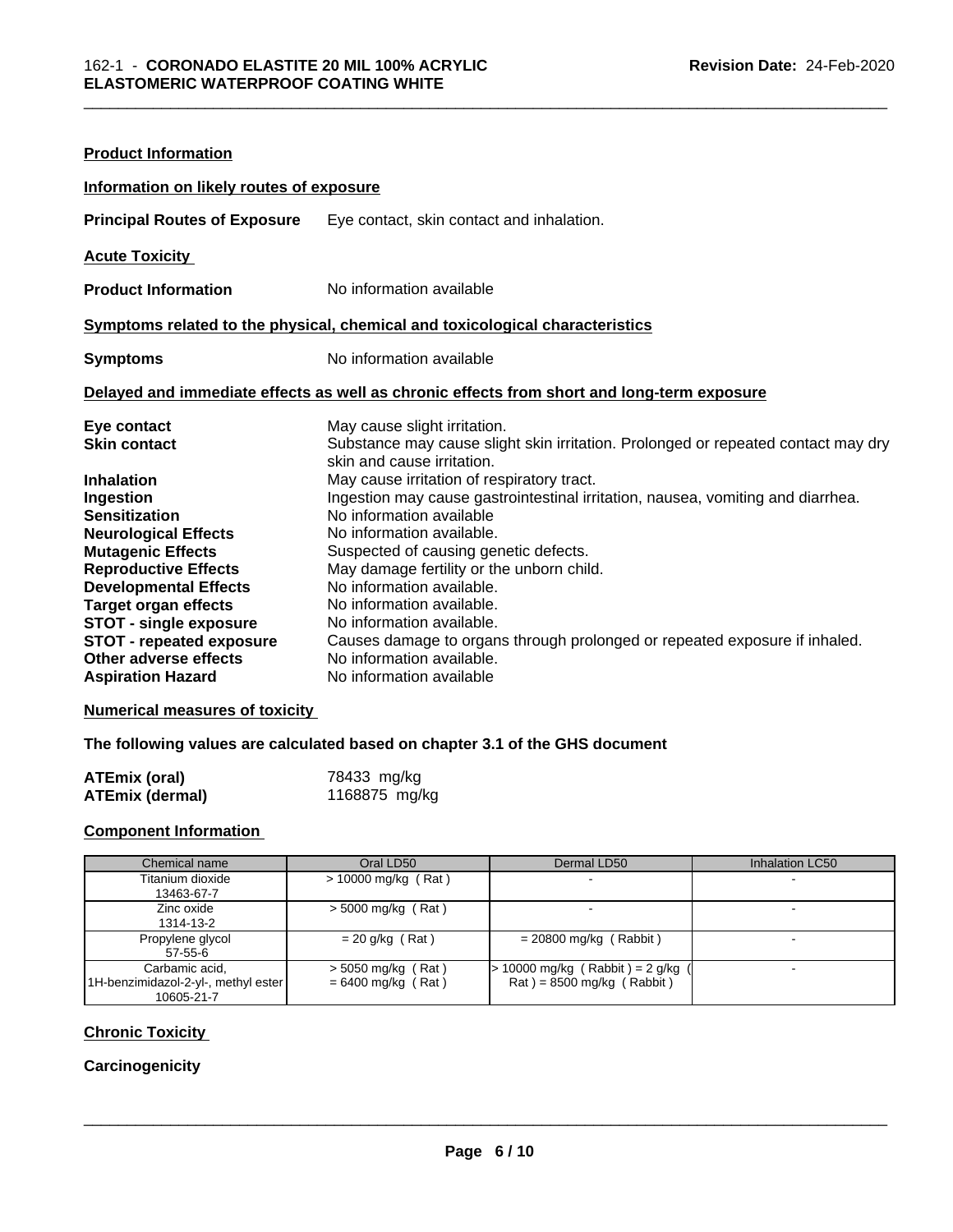*The information below indicateswhether each agency has listed any ingredient as a carcinogen:.*

| <b>Chemical name</b> | <b>IARC</b>          | <b>NTP</b>  | <b>OSHA</b> |
|----------------------|----------------------|-------------|-------------|
|                      | 2B - Possible Human  |             | Listed      |
| Titanium dioxide     | Carcinogen           |             |             |
|                      | r - Human Carcinogen | Known Human | Listed      |
| Silica, crystalline  |                      | Carcinogen  |             |

\_\_\_\_\_\_\_\_\_\_\_\_\_\_\_\_\_\_\_\_\_\_\_\_\_\_\_\_\_\_\_\_\_\_\_\_\_\_\_\_\_\_\_\_\_\_\_\_\_\_\_\_\_\_\_\_\_\_\_\_\_\_\_\_\_\_\_\_\_\_\_\_\_\_\_\_\_\_\_\_\_\_\_\_\_\_\_\_\_\_\_\_\_

• Crystalline Silica has been determined to be carcinogenic to humans by IARC (1) when in respirable form. Risk of cancer depends on duration and level of inhalation exposure to spray mist or dust from sanding the dried paint.• Although IARC has classified titanium dioxide as possibly carcinogenic to humans (2B), their summary concludes: "No significant exposure to titanium dioxide is thought to occur during the use of products in which titanium dioxide is bound to other materials, such as paint."

#### **Legend**

IARC - International Agency for Research on Cancer NTP - National Toxicity Program OSHA - Occupational Safety & Health Administration

**12. ECOLOGICAL INFORMATION**

## **Ecotoxicity Effects**

The environmental impact of this product has not been fully investigated.

## **Product Information**

## **Acute Toxicity to Fish**

No information available

## **Acute Toxicity to Aquatic Invertebrates**

No information available

## **Acute Toxicity to Aquatic Plants**

No information available

## **Persistence / Degradability**

No information available.

## **Bioaccumulation**

No information available.

## **Mobility in Environmental Media**

No information available.

## **Ozone**

No information available

## **Component Information**

## **Acute Toxicity to Fish**

Titanium dioxide  $LC50:$  > 1000 mg/L (Fathead Minnow - 96 hr.) Propylene glycol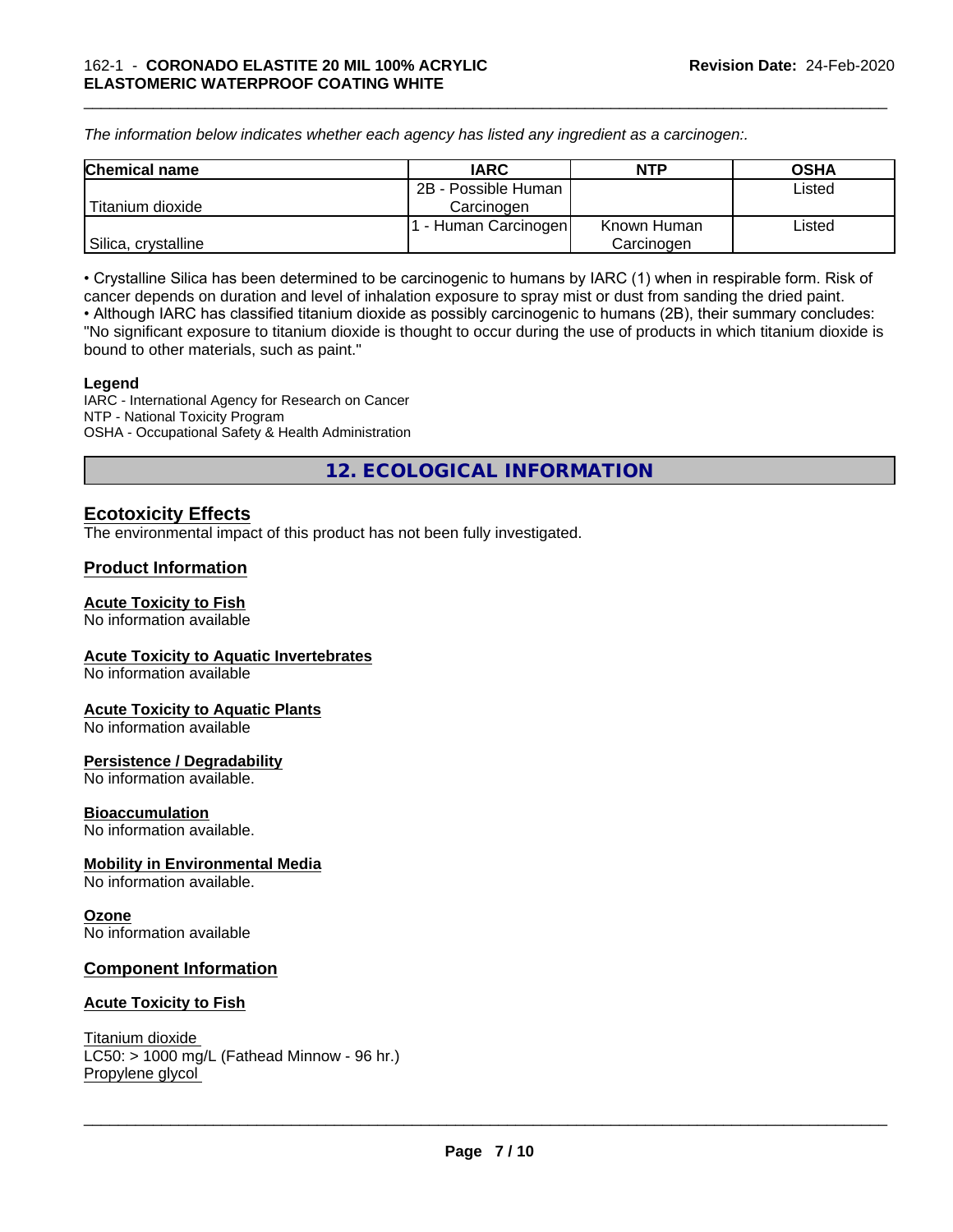LC50: 710 mg/L (Fathead Minnow - 96 hr.) Carbamic acid, 1H-benzimidazol-2-yl-, methyl ester LC50: 1.5 mg/L (Rainbow Trout - 96 hr.)

## **Acute Toxicity to Aquatic Invertebrates**

#### Propylene glycol

EC50: > 10000 mg/L (Daphnia magna - 24 hr.) Carbamic acid, 1H-benzimidazol-2-yl-, methyl ester LC50: 0.22 mg/L (water flea - 48 hr.)

## **Acute Toxicity to Aquatic Plants**

No information available

|                              | 13. DISPOSAL CONSIDERATIONS                                                                                                                                                                                               |
|------------------------------|---------------------------------------------------------------------------------------------------------------------------------------------------------------------------------------------------------------------------|
| <b>Waste Disposal Method</b> | Dispose of in accordance with federal, state, and local regulations. Local<br>requirements may vary, consult your sanitation department or state-designated<br>environmental protection agency for more disposal options. |
|                              | 14. TRANSPORT INFORMATION                                                                                                                                                                                                 |
| DOT                          | Not regulated                                                                                                                                                                                                             |
| ICAO / IATA                  | Not regulated                                                                                                                                                                                                             |

**IMDG / IMO** Not regulated

**15. REGULATORY INFORMATION**

## **International Inventories**

| <b>TSCA: United States</b> | Yes - All components are listed or exempt. |
|----------------------------|--------------------------------------------|
| <b>DSL: Canada</b>         | Yes - All components are listed or exempt. |

## **Federal Regulations**

#### **SARA 311/312 hazardous categorization**

| Acute health hazard               | N٥  |  |
|-----------------------------------|-----|--|
| Chronic Health Hazard             | Yes |  |
| Fire hazard                       | N٥  |  |
| Sudden release of pressure hazard | N٥  |  |
| Reactive Hazard                   | N٥  |  |

## **SARA 313**

Section 313 of Title III of the Superfund Amendments and Reauthorization Act of 1986 (SARA). This product contains a chemical or chemicals which are subject to the reporting requirements of the Act and Title 40 of the Code of Federal Regulations, Part 372: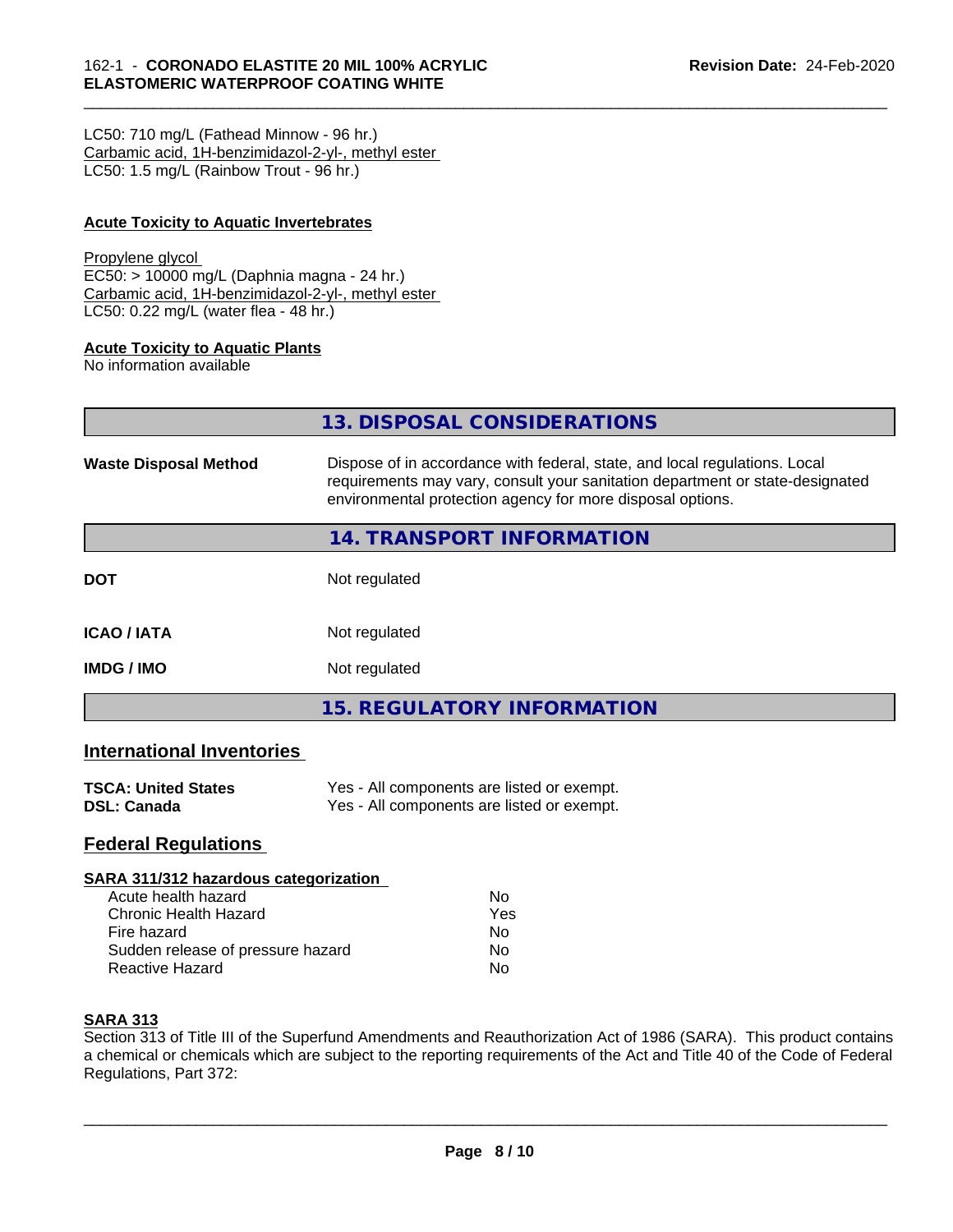| <b>Chemical name</b> | CAS No.   | Weight-% | <b>CERCLA/SARA 313</b><br>(de minimis concentration) |
|----------------------|-----------|----------|------------------------------------------------------|
| Zinc oxide           | 1314-13-2 |          |                                                      |

#### **Clean Air Act,Section 112 Hazardous Air Pollutants (HAPs) (see 40 CFR 61)** This product contains the following HAPs:

*None*

## **US State Regulations**

## **California Proposition 65**

**AVIMARNING:** Cancer and Reproductive Harm– www.P65warnings.ca.gov

## **State Right-to-Know**

| <b>Chemical name</b>                  | <b>Massachusetts</b> | <b>New Jersey</b> | Pennsylvania |
|---------------------------------------|----------------------|-------------------|--------------|
| Limestone                             |                      |                   |              |
| Titanium dioxide                      |                      |                   |              |
| Zinc oxide                            |                      |                   |              |
| Silica, mica                          |                      |                   |              |
| Silica, crystalline                   |                      |                   |              |
| Carbamic acid, 1H-benzimidazol-2-yl-, |                      |                   |              |
| methyl ester                          |                      |                   |              |

## **Legend**

X - Listed

## **16. OTHER INFORMATION**

**HMIS** - **Health:** 2\* **Flammability:** 0 **Reactivity:** 0 **PPE:** -

 $\overline{\phantom{a}}$  ,  $\overline{\phantom{a}}$  ,  $\overline{\phantom{a}}$  ,  $\overline{\phantom{a}}$  ,  $\overline{\phantom{a}}$  ,  $\overline{\phantom{a}}$  ,  $\overline{\phantom{a}}$  ,  $\overline{\phantom{a}}$  ,  $\overline{\phantom{a}}$  ,  $\overline{\phantom{a}}$  ,  $\overline{\phantom{a}}$  ,  $\overline{\phantom{a}}$  ,  $\overline{\phantom{a}}$  ,  $\overline{\phantom{a}}$  ,  $\overline{\phantom{a}}$  ,  $\overline{\phantom{a}}$ 

## **HMIS Legend**

- 0 Minimal Hazard
- 1 Slight Hazard
- 2 Moderate Hazard
- 3 Serious Hazard
- 4 Severe Hazard
- **Chronic Hazard**
- X Consult your supervisor or S.O.P. for "Special" handling instructions.

*Note: The PPE rating has intentionally been left blank. Choose appropriate PPE that will protect employees from the hazards the material will present under the actual normal conditions of use.*

*Caution: HMISÒ ratings are based on a 0-4 rating scale, with 0 representing minimal hazards or risks, and 4 representing significant hazards or risks. Although HMISÒ ratings are not required on MSDSs under 29 CFR 1910.1200, the preparer, has chosen to provide them. HMISÒ ratings are to be used only in conjunction with a fully implemented HMISÒ program by workers who have received appropriate HMISÒ training. HMISÒ is a registered trade and service mark of the NPCA. HMISÒ materials may be purchased exclusively from J. J. Keller (800) 327-6868.*